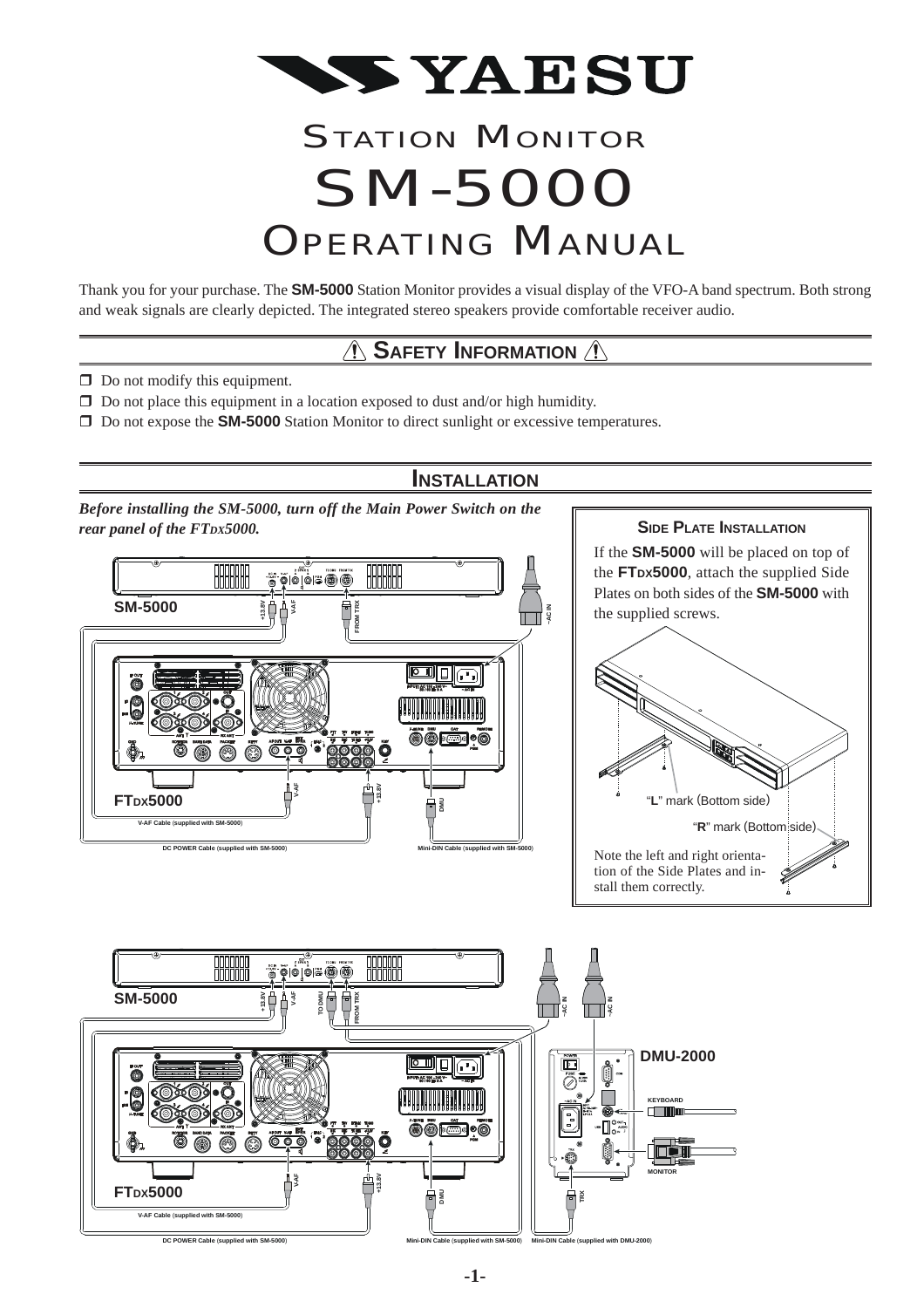# **FRONT PANEL SWITCHES**



### **Speaker**

Dual 2.6" x 1" (65 x 25 mm) oval speakers direct the sound toward the front. The audio response is specially tailored for shortwave reception.

Independent Left or Right mute capability is provided for VFO-A and VFO-B on the Station Monitor, without changing any settings on the transceiver.

### **Display**

This LCD Monitor displays the Spectrum Scope of VFO-A band activity.

### [**CONTRAST**]([**+**] / [**–**]) **Switch**

These switches are used for adjustment of the LCD Contrast Setting and the Audio Setting.

Press both switches simultaneously, to toggle the adjustment mode between "LCD Contrast Setting" and "Audio Setting".

Refer to page 6 for the details of the "Audio Setting", and refer to page 7 for the details of the "LCD Contrast Setting".

### [**A+B**] **Switch**

Selects the speaker output mode during Dual Receive operation.

When this switch is un-pressed  $(\blacksquare)$ , the left speaker produces audio from the VFO-A receiver, while the right speaker produces audio from VFO-B receiver.

When this switch is depressed  $(\_\_\_\)$ , mixed audio from the VFO-A and VFO-B receivers is produced by both speakers.

#### NOTE:

1) Requires **FTDX5000** Menu item "**108 ROUT HEADPHN**" be set to "**SEPARATE**".

2) When receiving only VFO-A or VFO-B, the audio is routed to both speakers, regardless of the switch position.

### [**MUTE-A**] **/** [**MUTE-B**] **Switches**

The [**MUTE-A**] switch allows you to mute the audio from the VFO-A receiver. Similarly, the [**MUTE-B**] switch allows you to mute the audio from the VFO-B receiver. This can be particularly useful during Dual Receive operation, when you want to concentrate on just one receiver for a moment.

# **REAR PANEL CONNECTIONS**



### **DC IN +13.8V Jack**

Connect the supplied DC cable between this jack and **+13.8V** jack on the **FTDX5000** transceiver.

### **V-AF Jack**

Connect the supplied connection cable between this jack and **V-AF** jack on the **FTDX5000** transceiver.

### **EXT SPKR Jacks**

Connect the external speakers to these jacks, if desired. Inserting a plug into the **A** jack disables the left side speaker of the **SM-5000**. Similarly, inserting a plug into the **B** jack disables the right side speaker of the **SM-5000**.

### [**PGM**] **Switch**

This slide switch is used for updating the **SM-5000** firmware. The update software and instructions are available for download from the Vertex Standard website (http:// www.yaesu.com/).

### **TO DMU Jack**

To use the optional **DMU-2000** Data Management Unit at the same time, connect the cable supplied with the **DMU-2000** between this jack and the **TRX** jack on the **DMU-2000**.

### **FROM TRX Jack**

Connect the supplied control cable between this jack and the **DMU** jack on the **FTDX5000** transceiver.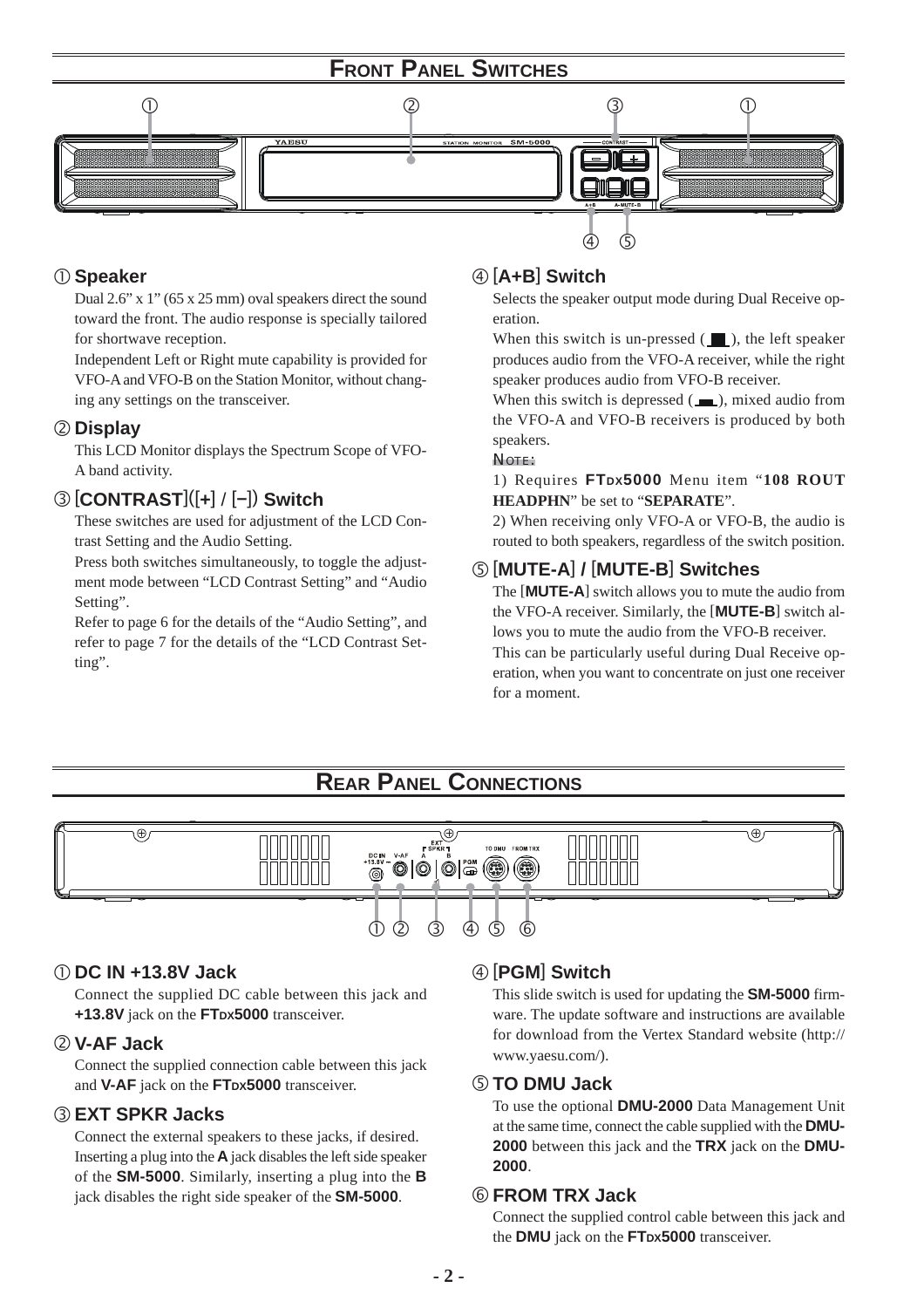# **ABOUT THE SPECTRUM SCOPE**

The **SM-5000** Spectrum Scope provides a visual display of an amateur band segment tuned by the VFO-A receiver. The default bandwidth allows you to see both strong and weak signals clearly depicted on the monitor screen. During transmission, the transmitter's waveform will be displayed, except when the frequency span is set to 2500 kHz in the CTR (Center) display mode or set to 1000/2500 kHz in the FIX (Fixed) display mode.

The LBWS (Limited Band Width Sweep) function provides very high-speed signal detection over a limited segment of the currently displayed spectrum. The CTR (Center) display mode will let you monitor signals close to your current frequency (your frequency is located at the center of the screen). When the FIX (fixed) mode is engaged, the left band edge frequency is fixed, and your operating frequency may be indicated within the displayed bandwidth. These features have been carefully considered for their utility in actual Amateur Radio operation.

*Note:* The vertical axis of the Spectrum Scope display is approximately 10 dB per division.

# **USING THE CTR** (**CENTER**) **DISPLAY MODE**

In the CTR mode, the operating frequency is shown at the center of the monitor screen. The selected Spectrum Scope frequency bandwidth is displayed across the monitor screen. Signals received on the VFO-A band are shown. (To show signals more clearly and easily, the LBWS (Limited Band Width Sweep) function lets you perform a high-speed, high-resolution sweep of a limited band segment (See page 4 for details).

1. Press and hold the **FTDX5000** [**C.S**] key for 2 seconds to to engage the Scope Menu mode.

The **SUB DISPLAY-I** window will show the Group name (SCOPE), while the **SUB DISPLAY-II** window will show the Menu item. The **SUB DISPLAY-III** window shows the setting of the currently-selected Menu item.

- 2. Rotate the (**VFO-A**)[**SELECT**] knob to select the Menu item "MODE".
- 3. Rotate the (**VFO-B**)[**SELECT**] knob to select "CENTER". The current VFO-A frequency is displayed at the center of the screen.
- 4. Rotate the (**VFO-A**)[**SELECT**] knob to select the Menu item "SPAN", then rotate the (**VFO-B**)[**SELECT**] knob to select the desired frequency span to monitor. Available selections are: 25 kHz, 50 kHz, 100 kHz, 250 kHz, 500 kHz, 1000 kHz, and 2500 kHz.
- 5. Rotate the (**VFO-A**)[**SELECT**] knob to select the Menu item "ATT", then rotate the (**VFO-B**)[**SELECT**] knob to select the display attenuation value according to current propagation conditions, your operating frequency, and antenna, etc. Available selections are: **O dB, 10 dB**, and 20 dB.
- 6. Press the [**C.S**] key briefly to save the new setting and exit to normal operation.





### **CHANGING THE TRACE MODE**

1. Press and hold the **FTDX5000** [**C.S**] key for 2 seconds to engage the Scope Menu mode. The **SUB DISPLAY-I** window will show the Group

name (SCOPE), while the **SUB DISPLAY-II** window will show the Menu item. The **SUB DISPLAY-III** window shows the setting of the currently-selected Menu item.

- 2. Rotate the (**VFO-A**)[**SELECT**] knob to select the Menu item "TRACE", then rotate the (**VFO-B**)[**SELECT**] knob to select the desired trace mode. Available selections are shown at the right.
- 3. Press the [**C.S**] key briefly to save the new setting and exit to normal operation.

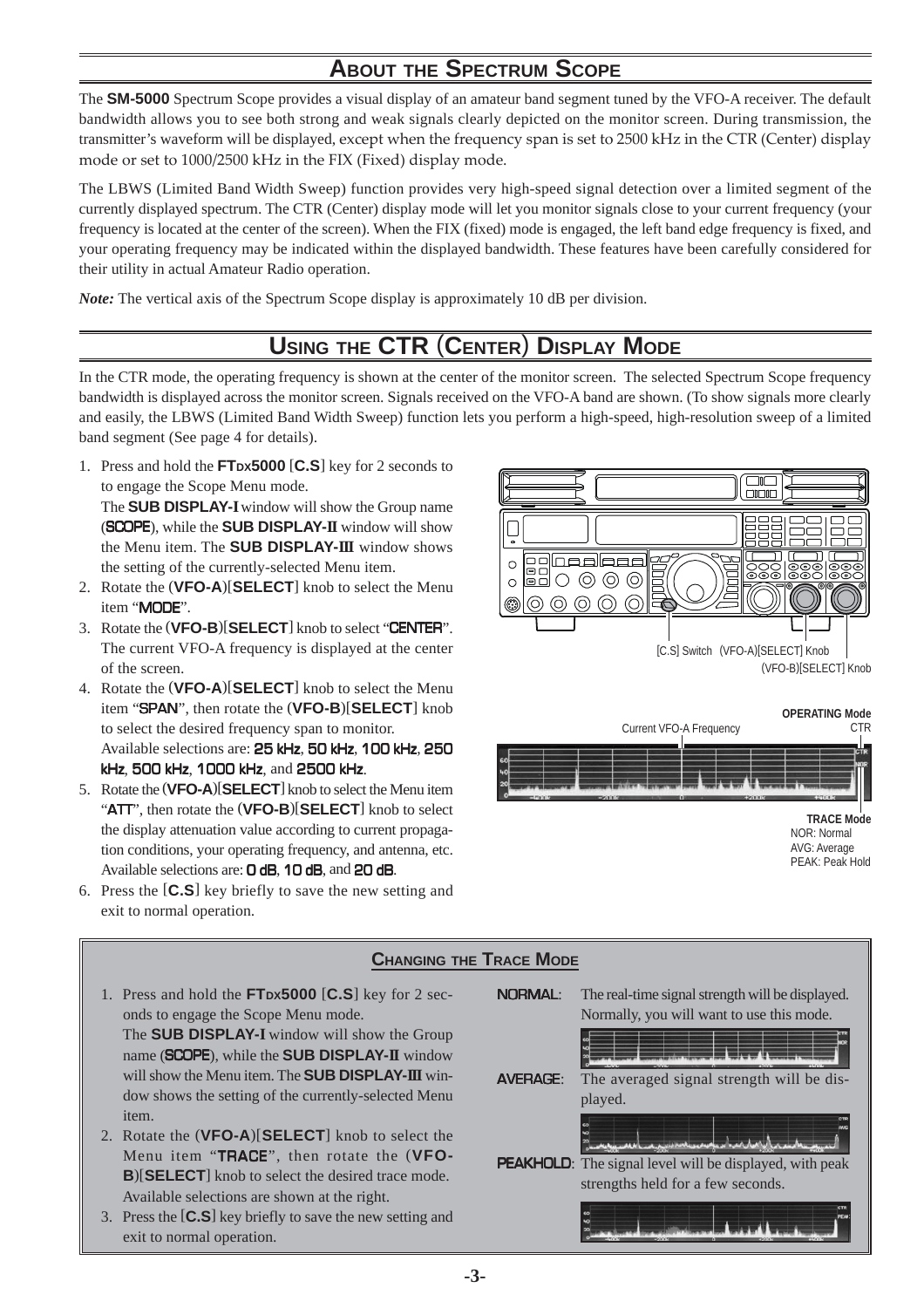# **USING THE LBWS** (**LIMITED BAND WIDTH SWEEP**) **FUNCTION**

LBWS (Limited Band Width Sweep) is a function that sweeps a limited *segment* of the Spectrum Scope span without *changing* the span (bandwidth). As the sweep segment becomes narrower, the speed becomes faster, and the accuracy and resolution are enhanced.

The bandwidth can be set to 50 %, 30 %, or 10 % of the full span. The sweep speed will increase as follows: 50 %: about 2 times faster, 30 %: about 3 times faster, 10 %: about 10 times faster.

1. Press and hold the **FTDX5000** [**C.S**] key for 2 seconds to engage the Scope Menu mode.

The **SUB DISPLAY-I** window will show the Group name (SCOPE), while the **SUB DISPLAY-II** window will show the Menu item. The **SUB DISPLAY-III** window shows the setting of the currently-selected Menu item.

- 2. Rotate the (**VFO-A**)[**SELECT**] knob to select the Menu item "MODE", then rotate the (**VFO-B**)[**SELECT**] knob to select the desired sweep bandwidth.
	- LBWS-1: The sweep speed becomes about 2 times faster (The bandwidth decreases to 50 %).
	- LBWS-2: The sweep speed becomes about 3 times faster (The bandwidth decreases to 30 %).
	- LBWS-3: The sweep speed becomes about 10 times faster (The bandwidth decreases to 10 %).

*Note:* The "**CENTER**" and "FIX" selections are not select items of the LBWS function. Do not select these selections.

- 4. Rotate the (**VFO-A**)[**SELECT**] knob to select the Menu item "SPAN", then rotate the (**VFO-B**)[**SELECT**] knob to select the desired frequency span to monitor. Available selections are: 25 kHz, 50 kHz, 100 kHz, 250 kHz, 500 kHz, 1000 kHz, and 2500 kHz.
- 5. Rotate the (**VFO-A**)[**SELECT**] knob to select the Menu item "ATT", then rotate the (**VFO-B**)[**SELECT**] knob to select the display attenuation value according to current propagation conditions, your operating frequency, and antenna, etc. Available selections are: 0 dB, 10 dB, and 20 dB.
- 6. Press the [**C.S**] key briefly to save the new setting and exit to normal operation.

#### NOTE:

The Trace Mode cannot be selected with the LBWS function.







1. Press and hold the **FTDX5000** [**C.S**] key for 2 seconds to to engage the Scope Menu mode. The **SUB DISPLAY-I** window will show the Group

name (SCOPE), while the **SUB DISPLAY-II** window will show the Menu item. The **SUB DISPLAY-III** window shows the setting of the currently-selected Menu item.

- 2. Rotate the (**VFO-A**)[**SELECT**] knob to select the Menu item "LBWS", then rotate the (**VFO-B**)[**SELECT**] knob to select the desired sweep area. Available selections are shown at the right.
- 3. Press the [**C.S**] key briefly to save the new setting and exit to normal operation.

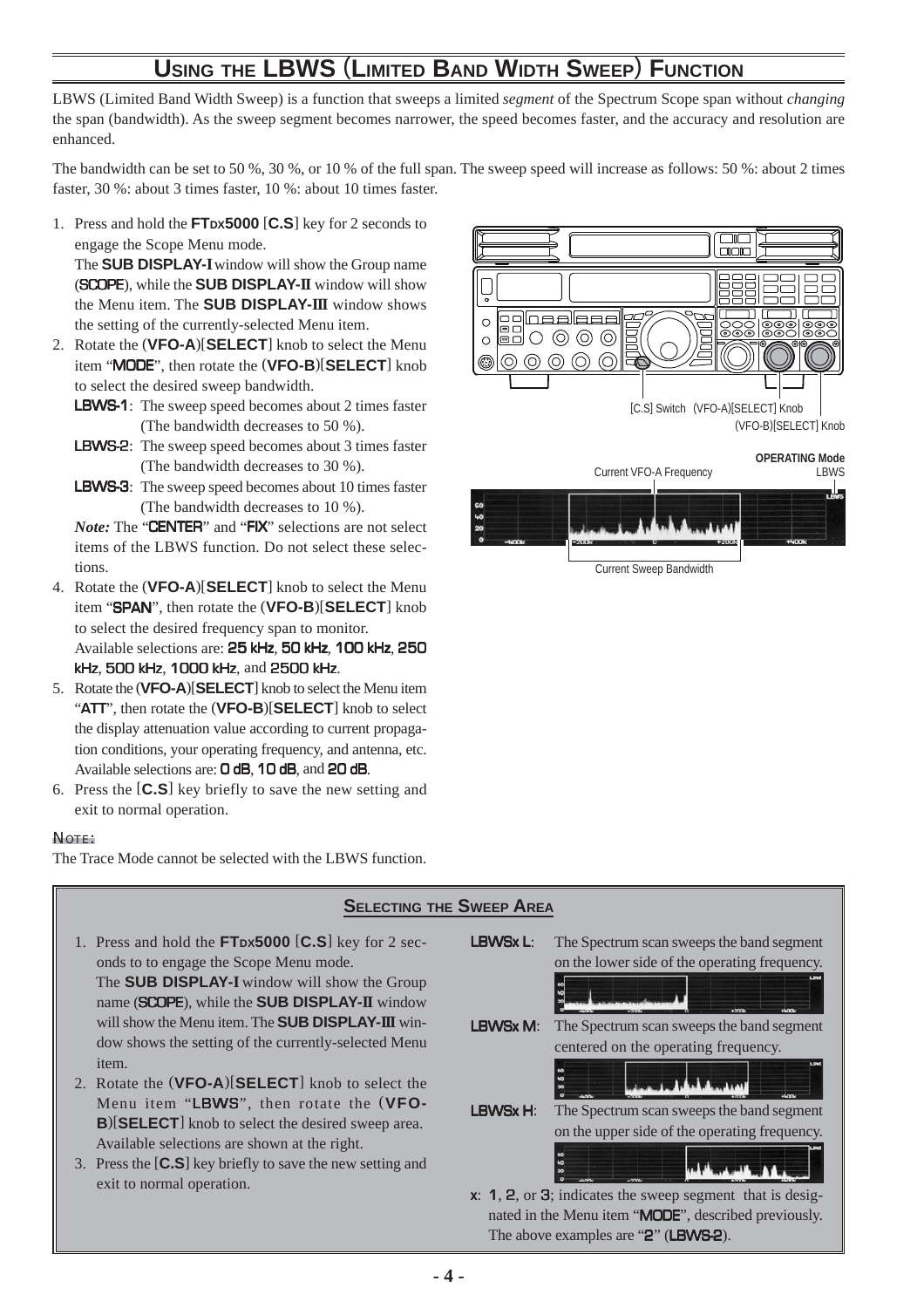# **USING THE FIX** (**FIXED**) **MODE**

The FIX mode is convenient when you want to monitor an entire amateur band.

The starting point, located at the left edge of the screen, can be set for each amateur band via FTDX5000 Menu items ("131 SCP 1.8 FIX" ~ 141 SCP 50.0 FIX"). Even if the screen span (bandwidth) is changed, the start frequency will *not* be changed. By watching the screen, you can move your operation to a clear channel or find frequencies where interesting activity appears on the display.

1. Press and hold the **FTDX5000** [**C.S**] key for 2 seconds to engage the Scope Menu mode.

The **SUB DISPLAY-I** window will show the Group name (SCOPE), while the **SUB DISPLAY-II** window will show the Menu item. The **SUB DISPLAY-III** window shows the setting of the currently-selected Menu item.

- 2. Rotate the (**VFO-A**)[**SELECT**] knob to select the Menu item "MODE".
- 3. Rotate the (**VFO-B**)[**SELECT**] knob to select "FIX". The current VFO-A frequency is indicated on the screen by a bold vertical line, for ease of status recognition.
- 4. Rotate the (**VFO-A**)[**SELECT**] knob to select the Menu item "SPAN", then rotate the (**VFO-B**)[**SELECT**] knob to select the desired frequency span to monitor. Available selections are: 25 kHz, 50 kHz, 100 kHz, 250 kHz, 500 kHz, 1000 kHz, and 2500 kHz.
- 5. Rotate the (**VFO-A**)[**SELECT**] knob to select the Menu item "ATT", then rotate the (**VFO-B**)[**SELECT**] knob to select the display attenuation value according to current propagation conditions, your operating frequency, and antenna, etc. Available selections are: O dB, 10 dB, and 20 dB.
- 6. Press the [**C.S**] key briefly to save the new setting and exit to normal operation.

#### ADVICE:

If the VFO-A frequency is outside of the spectrum shown on the screen, the operating frequency will be "shown" in the lower area of the display as " $\langle \langle \cdot \rangle$ " or " $\rangle \rangle$ ".





**TRACE Mode** NOR: Normal AVG: Average PEAK: Peak Hold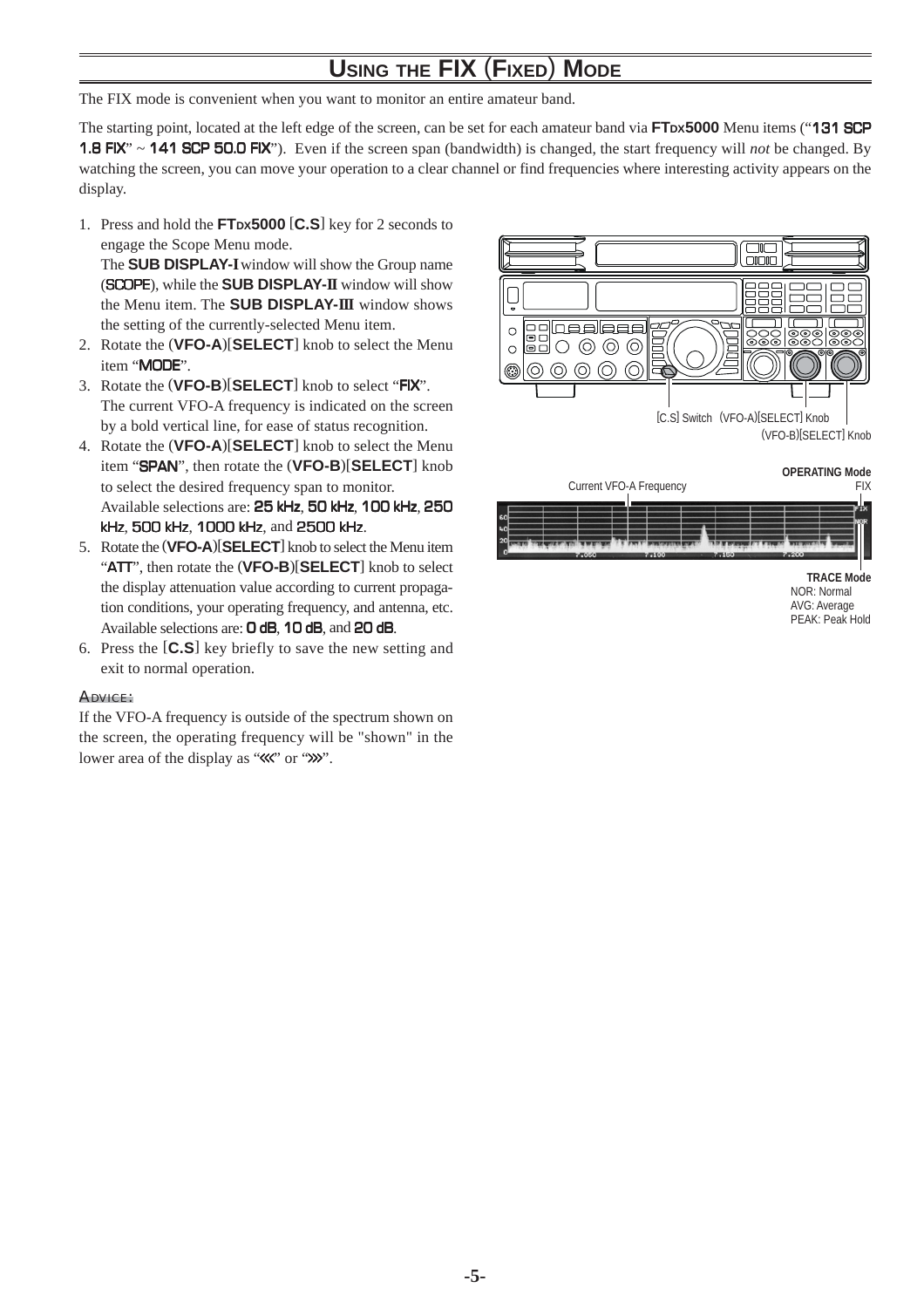### **AUDIO MUTING**

The Audio Mute feature be particularly useful during Dual Receive operation, when you want to concentrate on just one receiver for a moment.

- **T** Press the [**MUTE-A**] switch to toggle the VFO-A receiver audio "on" and "off".
- $\Box$  Press the [**MUTE-B**] switch to toggle the VFO-B receive audio "on" and "off".



### **AUDIO MIXING**

The Audio Mixing feature combines the left and right speakers to project excellent fidelity audio across a broad listening area.

- $\Box$  When the  $[{\bf A+B}]$  switch is depressed ( $\Box$ ), mixed audio from VFO-A and VFO-B receivers is produced from both speakers, creating excellent fidelity audio in a wide range.
- $\Box$  When the  $[A+B]$  switch is un-pressed  $(\Box)$ , the left speaker produces audio from VFO-A receiver, while the right speaker produces audio from VFO-B receiver.



### **SOUND QUALITY**

You may control the received audio with four additional choices:

1. If needed, press both [**CONTRAST**(**+**)] and [**CON-TRAST**(**–**)] switches to change the adjustment mode to "Audio Setting".

The Audio Setting window will appear on the display. *Note*: Pressing of the [**CONTRAST**(**+**)]/[**CONTRAST**(**–**)] switch will store the last selected "Contrast Setting Mode" or "Audio Setting Mode" to memory.

- 2. Press the [**CONTRAST**(**–**)] switch repeatedly to choose the desired audio response. Available selections are:
	- CLEAR: High Fidelity receiver audio, full quality, clear, readable sound.
	- **MILD:** The high pitch tones of the receiver audio are reduced, without changing the low base sound quality.
	- **SOFT:** The low frequency base range of the receiver audio is boosted and the high pitch tones are reduced.
	- LOUDNESS: The low frequency base range of the received audio is boosted while preserving clear sound quality, with high readability.
- 3. A few seconds after pressing the [**CONTRAST**(**–**)] switch, the Audio Setting window will close.

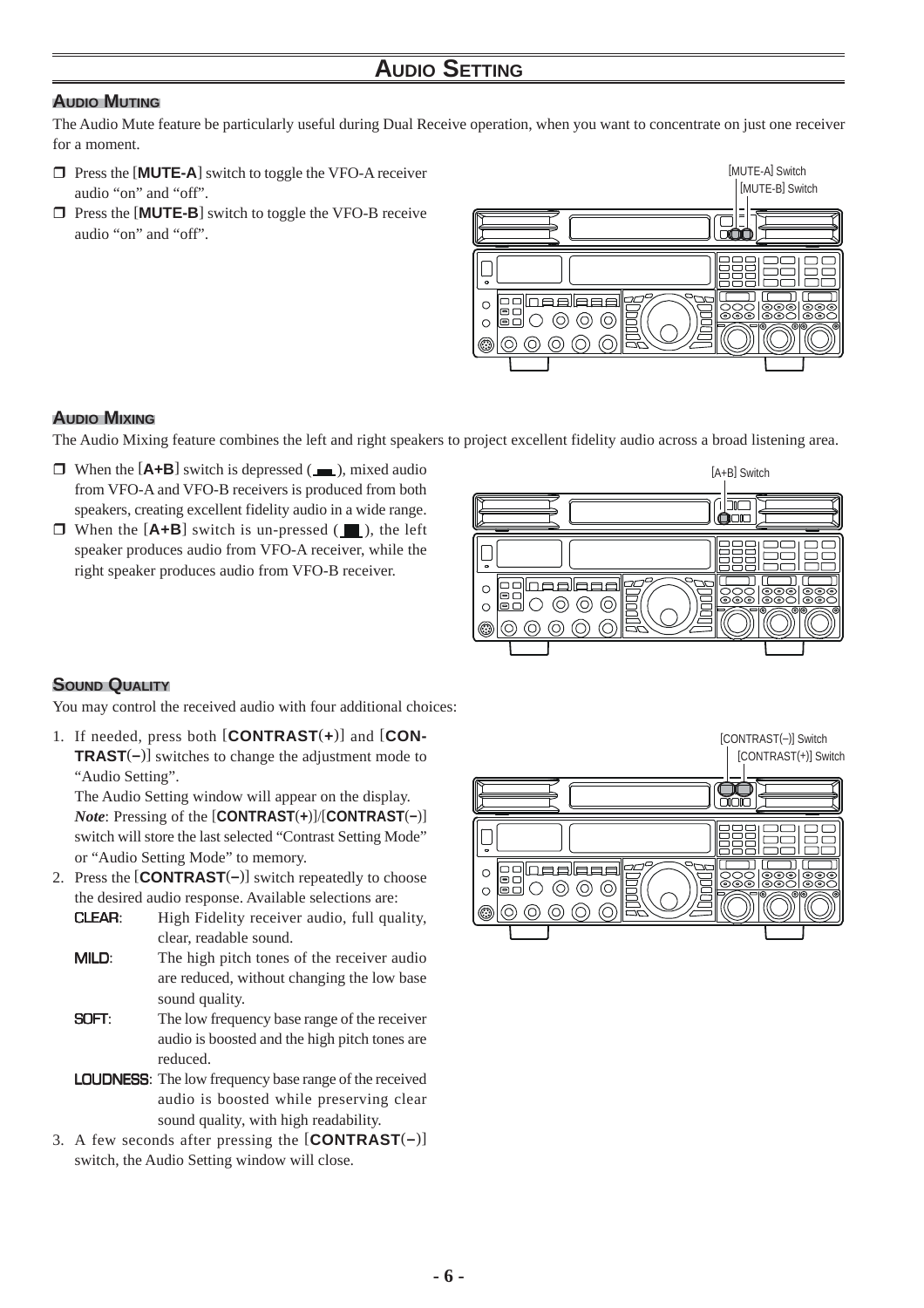### **AUDIO SETTING**

### **PHASE INVERSION**

When the received audio phase is reversed, the **SM-5000** gives depth to the audio sound.

1. If needed, press both [**CONTRAST**(**+**)] and [**CON-TRAST**(**–**)] switches to change the adjustment mode to "Audio Setting".

The Audio Setting window will appear on the display. *Note*: Pressing of the [**CONTRAST**(**+**)]/[**CONTRAST**(**–**)] switch will store the last selected "Contrast Setting Mode" or "Audio Setting Mode" to memory.

- 2. Press the [**CONTRAST**(**+**)] switch to toggle the audio phase "ON (reversed phase)" or "OFF (normal response)".
- 3. A few seconds after pressing the [**CONTRAST**(**+**)] switch, the Audio Setting window will close.



### **DISPLAY SETTING**

### **ADJUSTING THE CONTRAST**

You may adjust the contrast for best viewing in sunlight, dusk, or night allowing for best readability.

1. If needed, press both [**CONTRAST**(**+**)] and [**CON-TRAST**(**–**)] switches to change the adjustment mode to "LCD Contrast Setting".

The Contrast window will appear on the display. *Note*: Pressing of the [**CONTRAST**(**+**)]/[**CONTRAST**(**–**)] switch will store the last selected "Contrast Setting Mode" or "Audio Setting Mode" to memory.

- 2. Press the [**CONTRAST**(**+**)] switch to increase the contrast of the display.
- 3. Press the [**CONTRAST**(**–**)] switch to reduce the contrast of the display.
- 4. A few seconds after pressing the [**CONTRAST**(**+**)]/ [**CONTRAST**(**–**)] switch, the Contrast window will close.

### **SPECTRUM SCOPE DISPLAY "ON/OFF"**

You may turn off the Spectrum Scope Display.

1. Press and hold the **FTDX5000** [**C.S**] key for 2 seconds to engage the Scope Menu mode.

The **SUB DISPLAY-I** window will show the Group name (SCOPE), while the **SUB DISPLAY-II** window will show the Menu item. The **SUB DISPLAY-III** window shows the current setting of the currently-selected Menu item.

2. Rotate the (**VFO-A**)[**SELECT**] knob to select the Menu item "DISPLAY", then rotate the (**VFO-B**)[**SELECT**] knob to select "OFF".

The Spectrum Scope Display turns off.

3. Press the [**C.S**] key briefly to save the new setting and exit to normal operation.

To turn the Spectrum Scope Display on, repeat the above procedure, rotating the (**VFO-B**)[**SELECT**] knob to select "ON" as in step "2" above.



#### ADVICE:

When a contrast level is too high, it is difficult to watch the "Average" and "Peak hold" indication (See page 3).



### **DISPLAY DIMMER**

When the **FTDX5000** [**DIM**] button is pressed, the illumination level of the **SM-5000** will also be reduced.

The amount of brightness may be set via **FTDX5000** Menu item "**011 DISP DIM ELCD**".